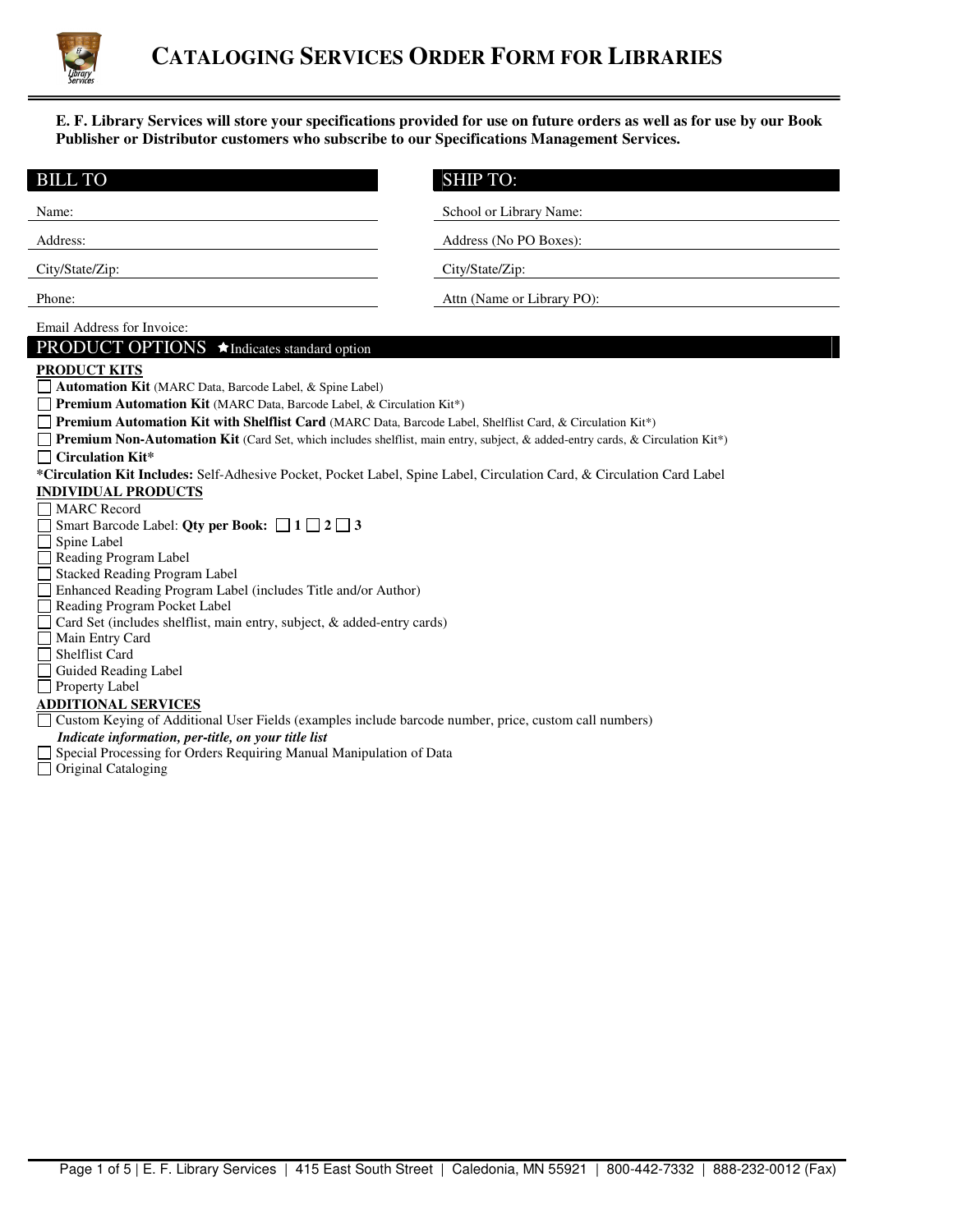

## $MARC$  SEARCH PREFERENCE  $\bigstar$  Indicates standard option

**E. F. Library Services (EFLS) will search its database to supply "Exact" and/or "Closest" match for the titles supplied with your orders. By allowing Closest Match, EFLS will have the flexibility necessary to search its database using your ISBN, Title, Author, and Publisher information. The "Closest Match" search method can increase the number of MARC records found for your order. If Exact Match is preferred, EFLS will search its database using only the ISBN number provided for each title. Whichever search method you choose, EFLS will include a report with your order listing any titles not found in its database. Closest Match:** 

- Title/Author/Publisher and ISBN (if possible) are supplied on the title list from the library
- If provided, we will search by ISBN first
- If an exact match is not in our database, the closest record in our database that matches the author and title will be provided. Closest matches may differ from the title list in such areas as the publication place, publisher name, and publication date, edition statement, illustrator, etc.
- The number of MARC records provided per order will improve by selecting closest match

**Exact Match:** 

- ISBN and Title are supplied on title list from library
- We provide you with an exact match to the ISBN that you supply
- Please note that more than one ISBN may be assigned to a cataloged record and not all ISBN's will appear on card sets

#### **Please check your match preference:**

**Closest match** (ISBN/author/title/publisher) **Exact match** (no MARC record is supplied if the ISBN is not found in our database)

If the MARC record is not found in our Dewey/Sears database, will you allow us to search our Library of Congress database?  $\Box \star \text{Yes}$ 

| v<br>× |
|--------|
|        |

# MARC RECORDS  $\bigstar$  Indicates standard option

#### **A. Software (Please check or write in system)**

 $\Box$  Accent Expert (Provide an 852\_b in the Global Tag section)  $\Box$  Accent Express  $\Box$  Athena  $\Box$  Alexandria  $\Box$  Caspr  $\Box$  Dynix  $\Box$  Follett  $\Box$  Gateway  $\Box$  Horizon  $\Box$  InfoCentre  $\Box$  Mandarin  $\Box$  Sirsi  $\Box$  Spectrum  $\Box$  TLC  $\Box$  Other  $\Box$ 

#### **B. Format**

'91 MicroLIF/MARC21 Protocol (File Name: Microlif.001)

'87 MicroLIF Protocol (File Name: IBM.FIL)

USMARC Communications (File Name: MARC.001)

#### **C. Local Holdings Tag**

 $\Box$  852  $\Box$  949

#### **D. Computer System**

 $\Box$  IBM or compatible  $\Box$  Macintosh

#### **E. Data Format Desired**

 $\bigstar$   $\square$  CD  $\square$  MARC File Download\* – Email Address (Required):

**\* Please note – end user will receive an email notification when their MARC file is available for downloading**

| <b>BARCODES</b> |  |  |
|-----------------|--|--|
|                 |  |  |

|    | A. Library Name for Barcode Labels (30 characters maximum including spaces)                                                              |
|----|------------------------------------------------------------------------------------------------------------------------------------------|
|    |                                                                                                                                          |
| В. | <b>Barcode Symbology</b>                                                                                                                 |
|    | $\Box$ Follett 2 of 5 (T)<br>$\Box$ Code 3 of 9 (Code 39)<br>$\Box$ Code 3 of 9 Mod 10 (13 plus check digit)<br>$\Box$ Interleave 2 of 5 |
|    | $\Box$ Code 3 of 9 Mod 43 (13 plus check digit)<br>$\Box$ Codabar without check digit<br>$\Box$ Codabar (13 plus check digit)            |
| C. | Starting Barcode Number for this Order (Do not include check digit)                                                                      |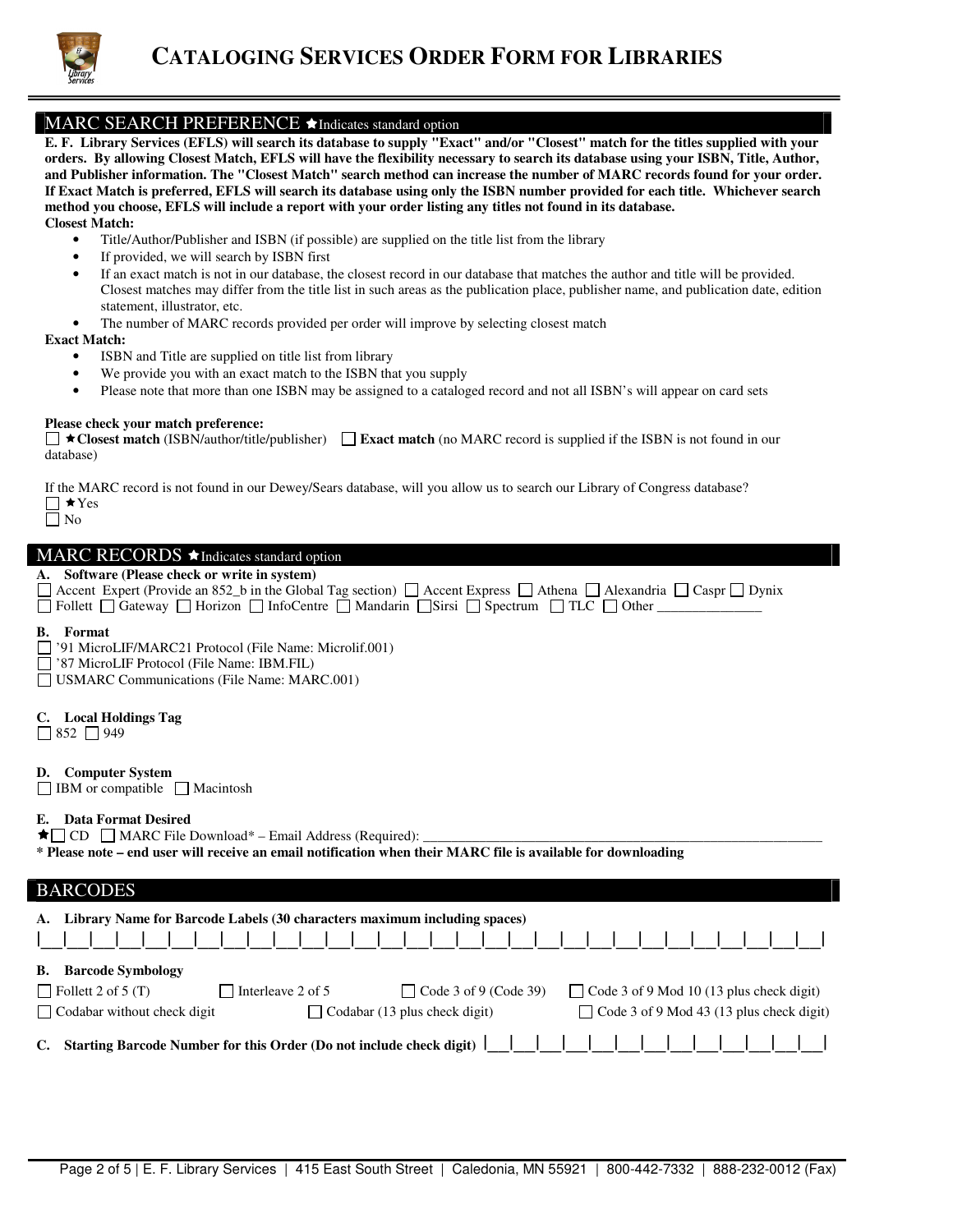

| CALL NUMBER CLASSIFICATION OPTIONS                                                                                                                                                                                                           |                                                                                                     |
|----------------------------------------------------------------------------------------------------------------------------------------------------------------------------------------------------------------------------------------------|-----------------------------------------------------------------------------------------------------|
| Indicates standard option (3 letters is the standard option for author/main entry letters)<br>A. Call Number                                                                                                                                 |                                                                                                     |
| ★ Include call numbers Don't include call numbers<br><b>B.</b> Capitalization                                                                                                                                                                |                                                                                                     |
| Capitalize first main entry letter only (All classifications)<br>Capitalize all main entry letters (All classifications)<br>Customized (Indicate with each classification)                                                                   |                                                                                                     |
| C. Dewey Classification<br>★□ Abridged Dewey<br>$\Box$ Unabridged Dewey to the 2 <sup>nd</sup> Prime (When available)<br>□ Unabridged Dewey (When available)<br>□ Unabridged Dewey with number of digits past the decimal: ____ (0-9 digits) |                                                                                                     |
| D. Call Number Suffix (Select one of the following)<br>$\star$ None                                                                                                                                                                          |                                                                                                     |
| $\Box$ Copyright Year<br>$\Box$ Acquisition Date                                                                                                                                                                                             |                                                                                                     |
| $\Box$ Spanish Suffix:<br>Author Letters for Individual Biography _________(Number of letters (1-9) - Applicable to Individual Biography Titles Only)                                                                                        | (Specify text, up to 9 characters - Applicable to Spanish Titles Only)                              |
| E. Nonfiction (K-3)                                                                                                                                                                                                                          | F. Nonfiction (4-8)<br>PREFIX:                                                                      |
| PREFIX:                                                                                                                                                                                                                                      |                                                                                                     |
| CLASSIFICATION:                                                                                                                                                                                                                              | CLASSIFICATION:<br>Dewey Classification                                                             |
| $\star$ Dewey Classification<br>Leave Classification Blank<br>$\Box$ J                                                                                                                                                                       | □ Leave Classification Blank                                                                        |
| $\Box$ E                                                                                                                                                                                                                                     | AUTHOR/MAIN ENTRY LETTERS: __(0-9) □ Complete Surname                                               |
| AUTHOR/MAIN ENTRY LETTERS: __(0-9) □ Complete Surname<br>CAPITALIZATION: ★ First Letter All Letters                                                                                                                                          | CAPITALIZATION: ★ First Letter All Letters                                                          |
| G. Nonfiction (9 or Higher)<br>PREFIX:                                                                                                                                                                                                       | H. Individual Biography<br>PREFIX:                                                                  |
| $\star$ $\Box$ None $\Box$ Other: $\_\_\_\_\_\_\_\_\_\_\_\_\_\_\_\_\_\_\_\_$                                                                                                                                                                 |                                                                                                     |
| CLASSIFICATION:<br>$\star$ Dewey Classification                                                                                                                                                                                              | CLASSIFICATION:<br>$\star$ 92<br>Leave Classification Blank                                         |
| Leave Classification Blank<br>$\Box$ Other:                                                                                                                                                                                                  | $\Box$ B<br>Other: $\_\_$<br>$\Box$ Dewey Classification                                            |
| AUTHOR/MAIN ENTRY LETTERS: __(0-9) □ Complete Surname<br>CAPITALIZATION: ★   First Letter   All Letters                                                                                                                                      | AUTHOR/MAIN ENTRY LETTERS: _(0-9) □ Complete Surname<br>CAPITALIZATION: ★ First Letter All Letters  |
| <b>Collective Biography</b><br>I.<br>PREFIX:                                                                                                                                                                                                 | J. Easy Fiction (K-3)<br>PREFIX:                                                                    |
|                                                                                                                                                                                                                                              | $\bigstar$ $\Box$ None $\Box$ J $\Box$ E $\Box$ Other:                                              |
| CLASSIFICATION:<br>$\star$   920<br>Leave Classification Blank<br>$\Box$ B<br>Other: $\qquad \qquad$                                                                                                                                         | CLASSIFICATION:<br>$\star$ E<br>Leave Classification Blank<br>$\Box$ EASY<br>Other:                 |
| $\Box$ Dewey Classification                                                                                                                                                                                                                  | $\Box$ Easy                                                                                         |
| AUTHOR/MAIN ENTRY LETTERS: __(0-9) □ Complete Surname<br>CAPITALIZATION: ★□ First Letter □ All Letters                                                                                                                                       | AUTHOR/MAIN ENTRY LETTERS: __(0-9) □ Complete Surname<br>CAPITALIZATION: ★ First Letter All Letters |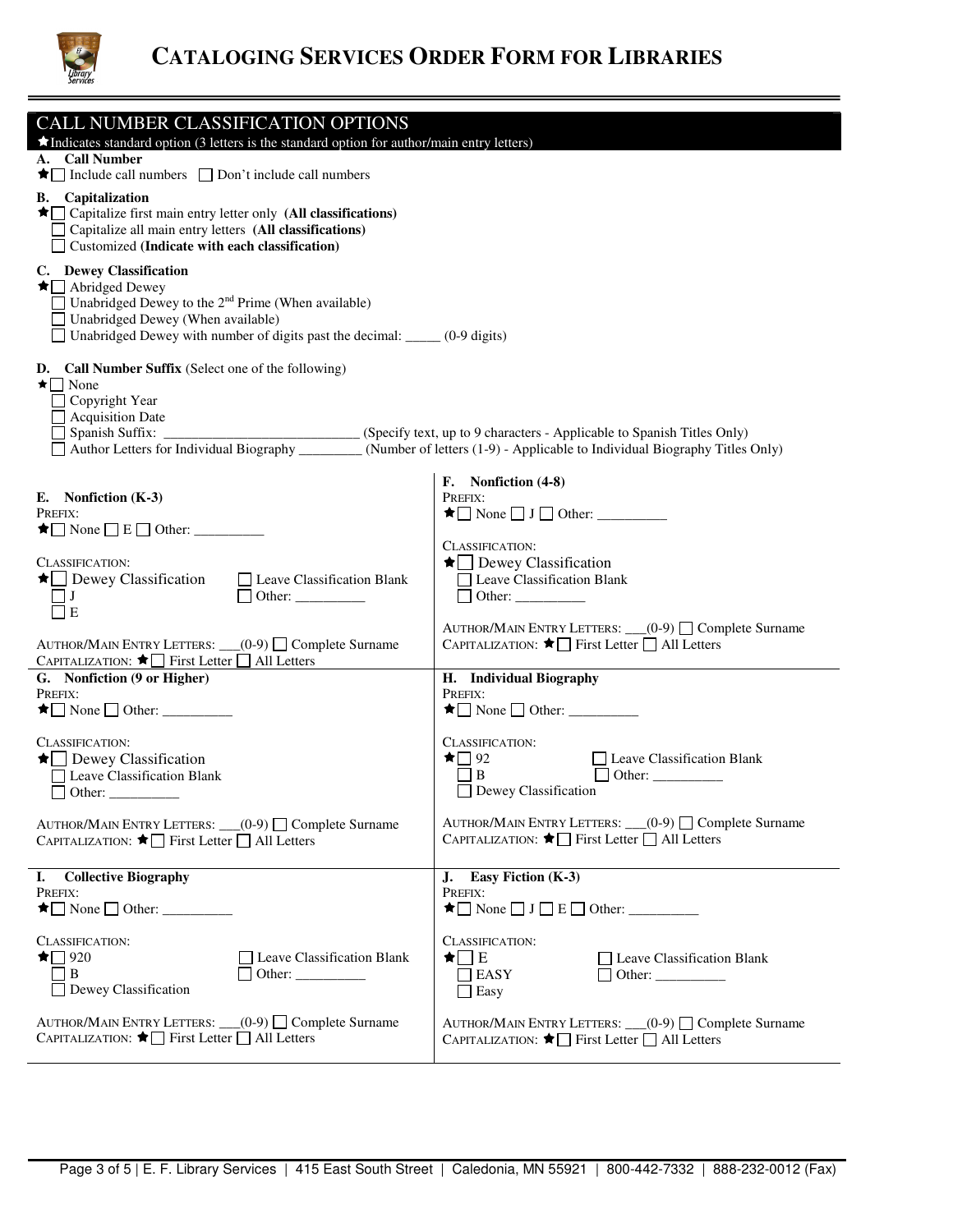

# **CATALOGING SERVICES ORDER FORM FOR LIBRARIES**

| K. Fiction $(4-8)$<br>PREFIX:<br>$\bigstar$ None $\Box$ J $\Box$ JUV $\Box$ Other:<br>CLASSIFICATION:<br>$\star \Box F$<br>$\Box$ FIC<br>$\Box$ Leave Classification Blank<br>AUTHOR/MAIN ENTRY LETTERS: _(0-9) □ Complete Surname<br>CAPITALIZATION: ★ First Letter All Letters<br>M. Story Collection<br>PREFIX:<br>★ None Follow Fiction Prefixes Dother: __________<br>CLASSIFICATION:<br>$\star \Box$ SC<br>$\Box$ 808.83<br>$\Box$ Treat the Same as Fiction<br>AUTHOR/MAIN ENTRY LETTERS: __(0-9) □ Complete Surname |                                                      | $\Box$ Leave Classification Blank                                                                        |                                                                                                                                        | PREFIX:<br>$\bigstar$ None $\Box$ J $\Box$ JUV $\Box$ Other:<br>CLASSIFICATION:<br>$\star$ IF<br>$\Box$ FIC<br>□ Leave Classification Blank<br>AUTHOR/MAIN ENTRY LETTERS: _(0-9) □ Complete Surname<br>CAPITALIZATION: ★ □ First Letter □ All Letters<br>N. Spanish<br>PREFIX:<br>CLASSIFICATION:<br>Dewey Classification by Subject<br>$\Box$ Dewey Classification by Language<br>AUTHOR/MAIN ENTRY LETTERS: _(0-9) □ Complete Surname |                                                                                                                                                                                                                                                                                                                                                                                                                                                                                                                                                                                                                                                                                                                                                                                                                                                                                                                                                 |  |  |  |  |  |  |  |  |
|-----------------------------------------------------------------------------------------------------------------------------------------------------------------------------------------------------------------------------------------------------------------------------------------------------------------------------------------------------------------------------------------------------------------------------------------------------------------------------------------------------------------------------|------------------------------------------------------|----------------------------------------------------------------------------------------------------------|----------------------------------------------------------------------------------------------------------------------------------------|-----------------------------------------------------------------------------------------------------------------------------------------------------------------------------------------------------------------------------------------------------------------------------------------------------------------------------------------------------------------------------------------------------------------------------------------|-------------------------------------------------------------------------------------------------------------------------------------------------------------------------------------------------------------------------------------------------------------------------------------------------------------------------------------------------------------------------------------------------------------------------------------------------------------------------------------------------------------------------------------------------------------------------------------------------------------------------------------------------------------------------------------------------------------------------------------------------------------------------------------------------------------------------------------------------------------------------------------------------------------------------------------------------|--|--|--|--|--|--|--|--|
| CAPITALIZATION: ★ First Letter All Letters                                                                                                                                                                                                                                                                                                                                                                                                                                                                                  |                                                      |                                                                                                          |                                                                                                                                        | CAPITALIZATION: ★ First Letter All Letters                                                                                                                                                                                                                                                                                                                                                                                              |                                                                                                                                                                                                                                                                                                                                                                                                                                                                                                                                                                                                                                                                                                                                                                                                                                                                                                                                                 |  |  |  |  |  |  |  |  |
| READING PROGRAM LABEL OPTIONS:<br>Standard AR Label<br>includes:<br>Reading Program Name<br>Points<br>Reading Level                                                                                                                                                                                                                                                                                                                                                                                                         | includes:<br>Points<br>Reading Level<br>Lexile Level | Standard RC Label<br>Reading Program Name                                                                | Author.<br>Data Field:<br>Reading Program Name<br><b>Interest Level</b><br>Reading Level<br>Quiz/Test Number<br>Points<br>Lexile Level | Title (Enhanced Label Only)<br>Author (Enhanced Label Only)                                                                                                                                                                                                                                                                                                                                                                             | □ Customized/Enhanced AR Label □ Customized/Enhanced RC Label<br>Select up to five options below and circle the line number where it should appear<br>on reading program label. Enhanced Labels MUST include the Title or the<br>Line #:<br>2<br>Do Not Include<br>1<br>3<br>$\overline{4}$<br>5<br>$\mathfrak{Z}$<br>5<br>$\mathbf{1}$<br>2<br>$\overline{4}$<br>Do Not Include<br>$\overline{5}$<br>$\mathbf{2}$<br>$\overline{3}$<br>$\overline{4}$<br>$\mathbf{1}$<br>Do Not Include<br>$\mathfrak{Z}$<br>5 <sup>1</sup><br>$\overline{c}$<br>$\mathbf{1}$<br>$\overline{4}$<br>Do Not Include<br>2<br>$\mathbf{3}$<br>5<br>1<br>$\overline{4}$<br>Do Not Include<br>$\overline{3}$<br>$\mathbf{2}$<br>5<br>$\overline{4}$<br>$\mathbf{1}$<br>Do Not Include<br>$\overline{3}$<br>$\overline{5}$<br>2<br>$\overline{4}$<br>1<br>Do Not Include<br>$\overline{2}$<br>$\overline{3}$<br>$\mathbf{1}$<br>5<br>Do Not Include<br>$\overline{4}$ |  |  |  |  |  |  |  |  |
| STACKED READING PROGRAM LABEL OPTIONS:                                                                                                                                                                                                                                                                                                                                                                                                                                                                                      |                                                      |                                                                                                          |                                                                                                                                        |                                                                                                                                                                                                                                                                                                                                                                                                                                         |                                                                                                                                                                                                                                                                                                                                                                                                                                                                                                                                                                                                                                                                                                                                                                                                                                                                                                                                                 |  |  |  |  |  |  |  |  |
| $\Box$ Standard AR Label includes:<br>Reading Program Name<br>Points<br>Reading Level                                                                                                                                                                                                                                                                                                                                                                                                                                       |                                                      | $\Box$ Standard RC Label<br>includes:<br>Reading Program Name<br>Points<br>Reading Level<br>Lexile Level |                                                                                                                                        | Data Field:<br><b>Reading Program Name</b><br><b>Interest Level</b><br>Reading Level<br>Quiz/Test Number<br>Points<br>Lexile Level                                                                                                                                                                                                                                                                                                      | Line #:<br>1<br>2<br>3<br>4<br>Do Not Include<br>$\overline{2}$<br>3<br>$\overline{4}$<br>Do Not Include<br>$\overline{c}$<br>3<br>4<br>Do Not Include<br>$\overline{2}$<br>3<br>4<br>Do Not Include<br>Do Not Include<br>4                                                                                                                                                                                                                                                                                                                                                                                                                                                                                                                                                                                                                                                                                                                     |  |  |  |  |  |  |  |  |
| SHELFLIST CARD OPTIONS: ★ Indicates standard option                                                                                                                                                                                                                                                                                                                                                                                                                                                                         |                                                      |                                                                                                          |                                                                                                                                        |                                                                                                                                                                                                                                                                                                                                                                                                                                         |                                                                                                                                                                                                                                                                                                                                                                                                                                                                                                                                                                                                                                                                                                                                                                                                                                                                                                                                                 |  |  |  |  |  |  |  |  |
| A. Price<br>$\Box$ Include on card $\bigstar$ $\Box$ Not Included<br><b>Barcode Number</b><br>C.<br>$\Box$ Include on card $\bigstar$ $\Box$ Not Included<br><b>Acquisition Dates</b><br>Е.<br>$\Box$ Include on card $\bigstar \Box$ Not Included<br>SUBJECT HEADINGS: ★ Indicates standard option                                                                                                                                                                                                                         |                                                      |                                                                                                          |                                                                                                                                        | <b>Tracings</b><br>В.<br>$\Box$ Include on card $\bigstar$ $\Box$ Not Included<br>D. Interest and Reading Level<br>Include on card $\star$ $\Box$ Not Included<br><b>Review Codes</b><br>F.<br>$\Box$ Include on card $\bigstar \Box$ Not Included                                                                                                                                                                                      |                                                                                                                                                                                                                                                                                                                                                                                                                                                                                                                                                                                                                                                                                                                                                                                                                                                                                                                                                 |  |  |  |  |  |  |  |  |

Sears  $\Box$  Library of Congress  $\Box$  Library of Congress Children's (when available with a default to Library of Congress)